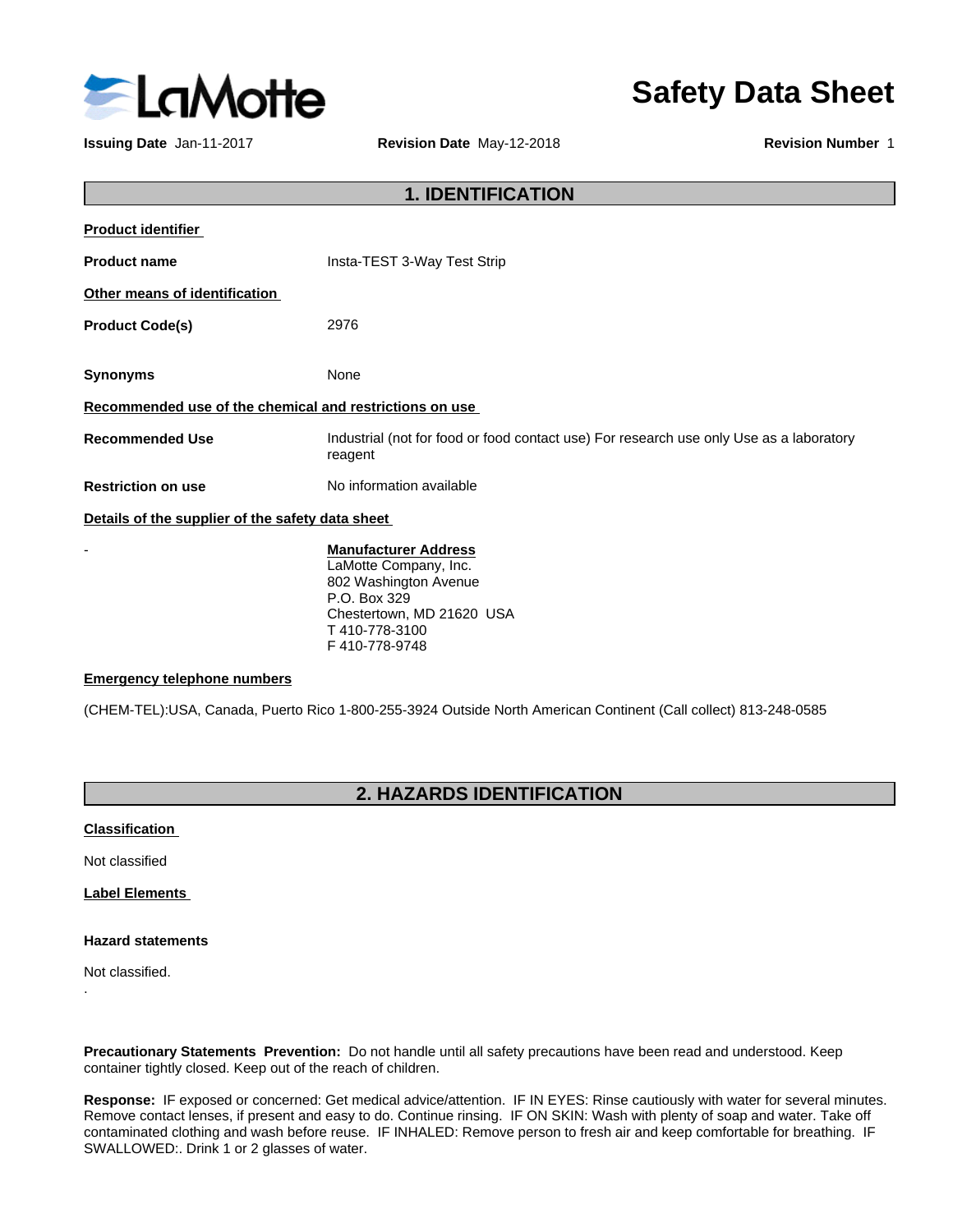#### **Other Information**

### **3. COMPOSITION/INFORMATION ON INGREDIENTS**

 $\overline{\phantom{a}}$  ,  $\overline{\phantom{a}}$  ,  $\overline{\phantom{a}}$  ,  $\overline{\phantom{a}}$  ,  $\overline{\phantom{a}}$  ,  $\overline{\phantom{a}}$  ,  $\overline{\phantom{a}}$  ,  $\overline{\phantom{a}}$  ,  $\overline{\phantom{a}}$  ,  $\overline{\phantom{a}}$  ,  $\overline{\phantom{a}}$  ,  $\overline{\phantom{a}}$  ,  $\overline{\phantom{a}}$  ,  $\overline{\phantom{a}}$  ,  $\overline{\phantom{a}}$  ,  $\overline{\phantom{a}}$ 

#### **Substance**

Not Applicable.

#### **Mixture**

The product contains no substances which at their given concentration, are considered to be hazardous to health

This product is a 'manufactured article' and excluded from supplier requirements per HPR and HPA paragraph 12(i).

# **4. FIRST AID MEASURES**

#### **4.1. Description of first aid measures**

| <b>Inhalation</b>                                                          | Remove to fresh air.                                                                                                    |  |
|----------------------------------------------------------------------------|-------------------------------------------------------------------------------------------------------------------------|--|
| Eye contact                                                                | Rinse thoroughly with plenty of water for at least 15 minutes, lifting lower and upper eyelids.<br>Consult a physician. |  |
| <b>Skin contact</b>                                                        | Wash skin with soap and water.                                                                                          |  |
| <b>Ingestion</b>                                                           | Clean mouth with water and drink afterwards plenty of water.                                                            |  |
| Most important symptoms and effects, both acute and delayed                |                                                                                                                         |  |
| <b>Symptoms</b>                                                            | No information available.                                                                                               |  |
| Indication of any immediate medical attention and special treatment needed |                                                                                                                         |  |
| Note to physicians                                                         | Treat symptomatically.                                                                                                  |  |

### **5. FIRE-FIGHTING MEASURES**

| <b>Suitable Extinguishing Media</b>                                        | Use extinguishing measures that are appropriate to local circumstances and the<br>surrounding environment.                                                                   |
|----------------------------------------------------------------------------|------------------------------------------------------------------------------------------------------------------------------------------------------------------------------|
| No information available.<br>Specific hazards arising from the<br>chemical |                                                                                                                                                                              |
| <b>Explosion data</b><br><b>Sensitivity to Mechanical Impact None.</b>     |                                                                                                                                                                              |
| <b>Sensitivity to Static Discharge</b>                                     | None.                                                                                                                                                                        |
| Special protective equipment for<br>fire-fighters                          | Use personal protection equipment. As in any fire, wear self-contained breathing apparatus<br>pressure-demand, MSHA/NIOSH (approved or equivalent) and full protective gear. |

# **6. ACCIDENTAL RELEASE MEASURES**

**Personal precautions, protective equipment and emergency procedures**

**Personal precautions** Ensure adequate ventilation.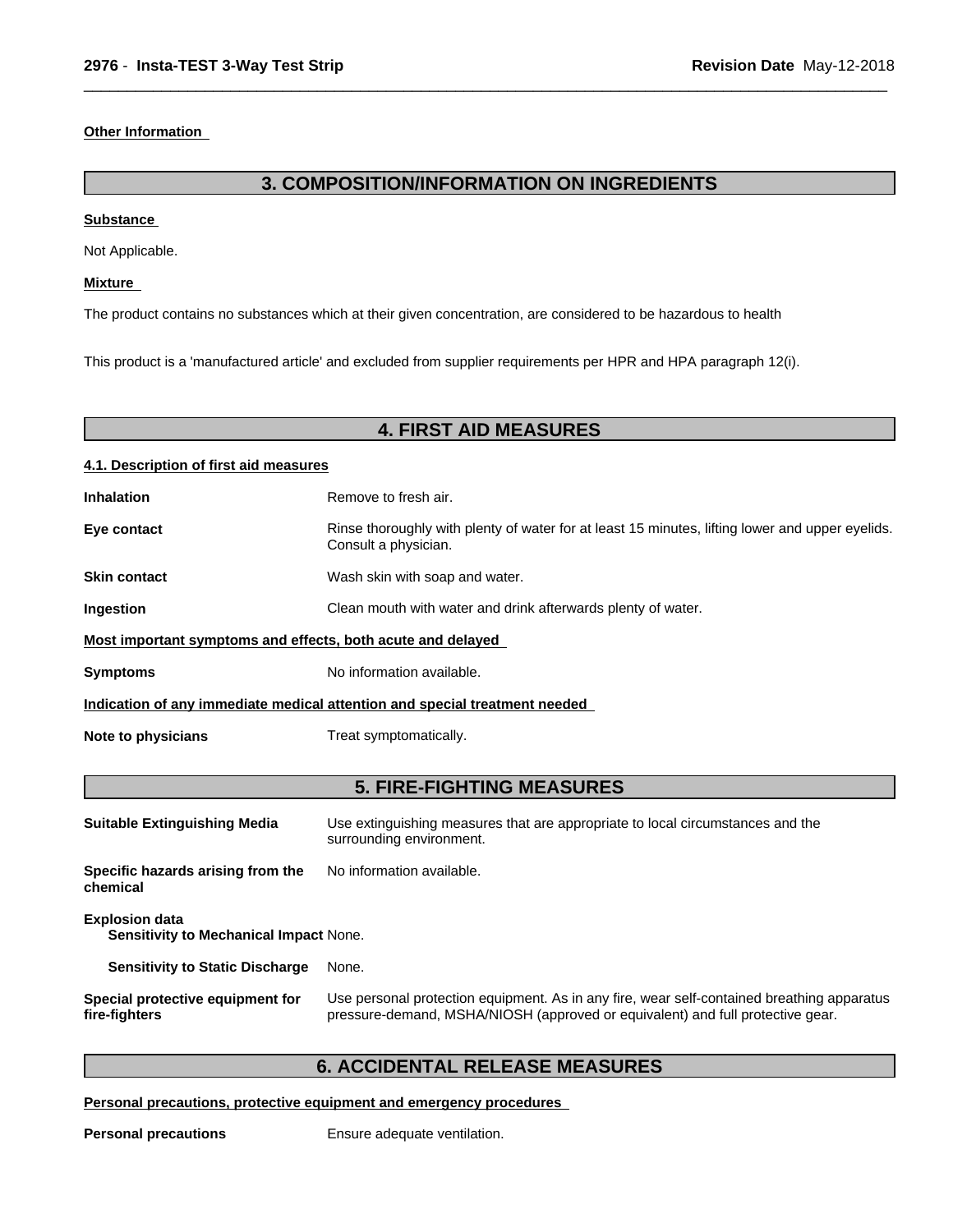#### **Methods and material for containment and cleaning up**

| Prevent further leakage or spillage if safe to do so.<br>Methods for containment |  |
|----------------------------------------------------------------------------------|--|
|----------------------------------------------------------------------------------|--|

**Methods for cleaning up** Pick up and transfer to properly labeled containers.

# **7. HANDLING AND STORAGE**

 $\overline{\phantom{a}}$  ,  $\overline{\phantom{a}}$  ,  $\overline{\phantom{a}}$  ,  $\overline{\phantom{a}}$  ,  $\overline{\phantom{a}}$  ,  $\overline{\phantom{a}}$  ,  $\overline{\phantom{a}}$  ,  $\overline{\phantom{a}}$  ,  $\overline{\phantom{a}}$  ,  $\overline{\phantom{a}}$  ,  $\overline{\phantom{a}}$  ,  $\overline{\phantom{a}}$  ,  $\overline{\phantom{a}}$  ,  $\overline{\phantom{a}}$  ,  $\overline{\phantom{a}}$  ,  $\overline{\phantom{a}}$ 

| Precautions for safe handling                                |                                                                                                                                                                                                                     |  |
|--------------------------------------------------------------|---------------------------------------------------------------------------------------------------------------------------------------------------------------------------------------------------------------------|--|
| Advice on safe handling                                      | Handle in accordance with good industrial hygiene and safety practice. Do not eat, drink or<br>smoke when using this product. Avoid contact with skin, eyes or clothing. KEEP OUT OF<br>REACH OF CHILDREN AND PETS. |  |
| Conditions for safe storage, including any incompatibilities |                                                                                                                                                                                                                     |  |
| <b>Storage Conditions</b>                                    | Keep containers tightly closed in a dry, cool and well-ventilated place.                                                                                                                                            |  |
|                                                              | 8. EXPOSURE CONTROLS/PERSONAL PROTECTION                                                                                                                                                                            |  |
| <b>Control parameters</b>                                    |                                                                                                                                                                                                                     |  |
| <b>Exposure Limits</b>                                       | This product, as supplied, does not contain any hazardous materials with occupational<br>exposure limits established by the region specific regulatory bodies.                                                      |  |
| Appropriate engineering controls                             |                                                                                                                                                                                                                     |  |
| <b>Engineering controls</b>                                  | <b>Showers</b><br>Eyewash stations<br>Ventilation systems.                                                                                                                                                          |  |
|                                                              | Individual protection measures, such as personal protective equipment                                                                                                                                               |  |
| <b>Eye/face protection</b>                                   | No special protective equipment required.                                                                                                                                                                           |  |
| Skin and body protection                                     | No special protective equipment required.                                                                                                                                                                           |  |
| <b>Respiratory protection</b>                                | No protective equipment is needed under normal use conditions. If exposure limits are<br>exceeded or irritation is experienced, ventilation and evacuation may be required.                                         |  |
| <b>General hygiene considerations</b>                        | Handle in accordance with good industrial hygiene and safety practice.                                                                                                                                              |  |

### **9. PHYSICAL AND CHEMICAL PROPERTIES**

| Information on basic physical and chemical properties |  |  |  |
|-------------------------------------------------------|--|--|--|
|-------------------------------------------------------|--|--|--|

| <b>Test Paper</b>                           |
|---------------------------------------------|
| White plastic strip with multiple test pads |
| No information available                    |
| <b>Odorless</b>                             |
| No information available                    |
|                                             |

**Property**<br> **Remarks** • Method<br> **Property**<br> **Remarks** • Method<br> **Remarks** • Method<br> **Remarks** • Method<br> **Remarks** • Method **pH** No data available None known<br> **Melting point / freezing point** No data available None Known **Melting point / freezing point** No data available None known<br> **Boiling point / boiling range** No data available None known **Boiling point / boiling range** No data available **None known**<br> **Plash point** No data available None known

**No data available**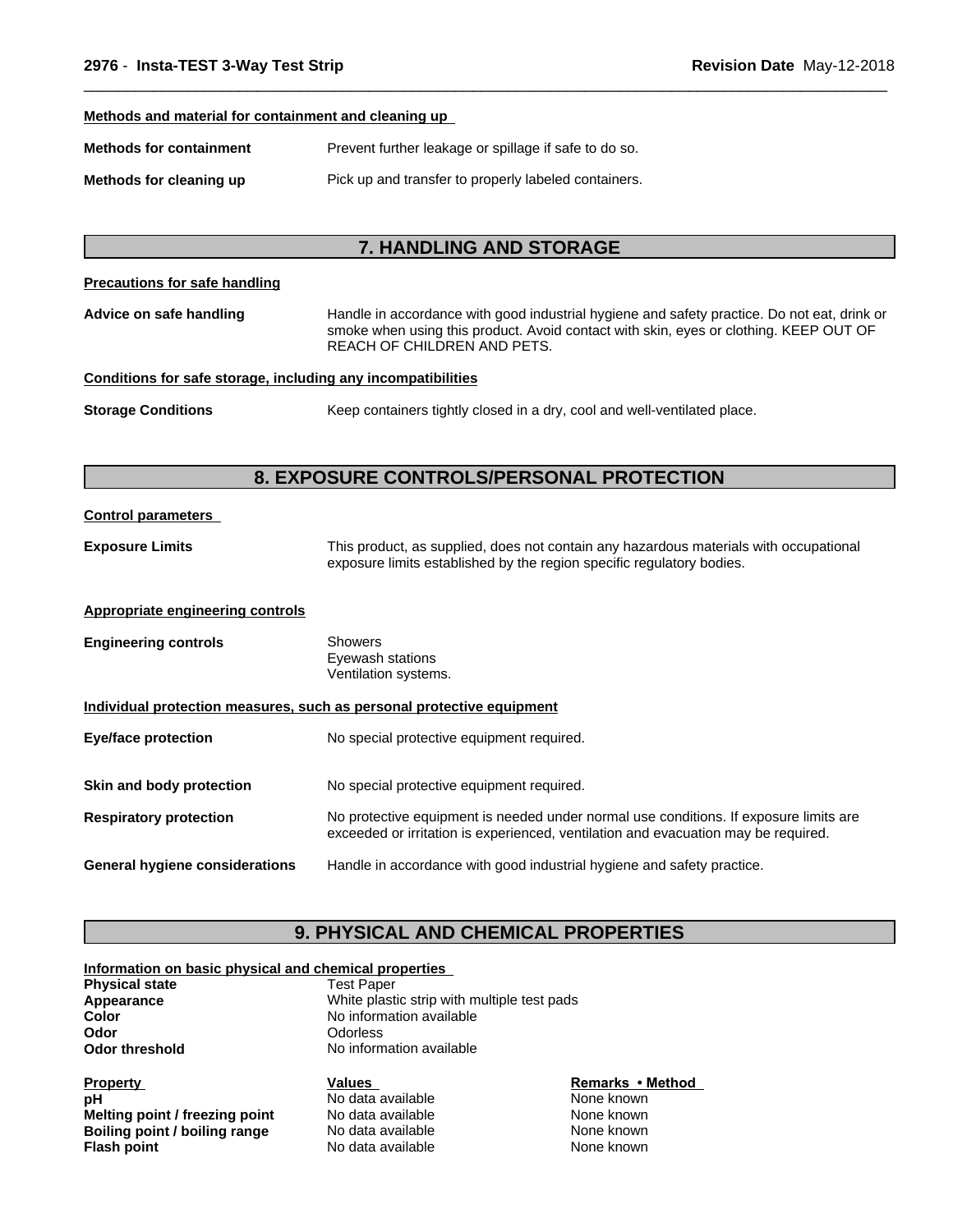| <b>Evaporation rate</b>          | No data available               | None known |
|----------------------------------|---------------------------------|------------|
| Flammability (solid, gas)        | No data available               | None known |
| <b>Flammability Limit in Air</b> |                                 | None known |
| <b>Upper flammability limit:</b> | No data available               |            |
| Lower flammability limit:        | No data available               |            |
| Vapor pressure                   | No data available               | None known |
| Vapor density                    | No data available               | None known |
| <b>Relative density</b>          | No data available               | None known |
| <b>Water solubility</b>          | No data available               | None known |
| Solubility in other solvents     | No data available               | None known |
| <b>Partition coefficient</b>     | None known<br>No data available |            |
| <b>Autoignition temperature</b>  | No data available               | None known |
| <b>Decomposition temperature</b> | No data available               | None known |
| <b>Kinematic viscosity</b>       | No data available               | None known |
| <b>Dynamic viscosity</b>         | No data available               | None known |
| <b>Other Information</b>         |                                 |            |
| <b>Explosive properties</b>      | No information available.       |            |
| <b>Oxidizing properties</b>      | No information available.       |            |
| Softening point                  | No information available        |            |
| Molecular weight                 | No information available        |            |
| <b>VOC Content (%)</b>           | No information available        |            |
| <b>Density</b>                   | No information available        |            |
| <b>Bulk density</b>              | No information available        |            |

# **10. STABILITY AND REACTIVITY**

 $\overline{\phantom{a}}$  ,  $\overline{\phantom{a}}$  ,  $\overline{\phantom{a}}$  ,  $\overline{\phantom{a}}$  ,  $\overline{\phantom{a}}$  ,  $\overline{\phantom{a}}$  ,  $\overline{\phantom{a}}$  ,  $\overline{\phantom{a}}$  ,  $\overline{\phantom{a}}$  ,  $\overline{\phantom{a}}$  ,  $\overline{\phantom{a}}$  ,  $\overline{\phantom{a}}$  ,  $\overline{\phantom{a}}$  ,  $\overline{\phantom{a}}$  ,  $\overline{\phantom{a}}$  ,  $\overline{\phantom{a}}$ 

| <b>Reactivity</b>                                                       | No information available.                 |
|-------------------------------------------------------------------------|-------------------------------------------|
| <b>Chemical stability</b>                                               | Stable under normal conditions.           |
| <b>Possibility of Hazardous Reactions</b> None under normal processing. |                                           |
| Hazardous polymerization                                                | Hazardous polymerization does not occur.  |
| <b>Conditions to avoid</b>                                              | None known based on information supplied. |
| Incompatible materials                                                  | None known based on information supplied. |
|                                                                         |                                           |

**Hazardous decomposition products** None known based on information supplied.

# **11. TOXICOLOGICAL INFORMATION**

**Information on likely routes of exposure**

| <b>Product Information</b> |  |
|----------------------------|--|
|                            |  |

| <b>Inhalation</b>                     | Specific test data for the substance or mixture is not available.            |
|---------------------------------------|------------------------------------------------------------------------------|
| Eye contact                           | Specific test data for the substance or mixture is not available.            |
| <b>Skin contact</b>                   | Specific test data for the substance or mixture is not available.            |
| Ingestion                             | Specific test data for the substance or mixture is not available.            |
|                                       | Symptoms related to the physical, chemical and toxicological characteristics |
| <b>Symptoms</b>                       | No information available.                                                    |
| <b>Numerical measures of toxicity</b> |                                                                              |
| Unknown acute toxicity                | No information available                                                     |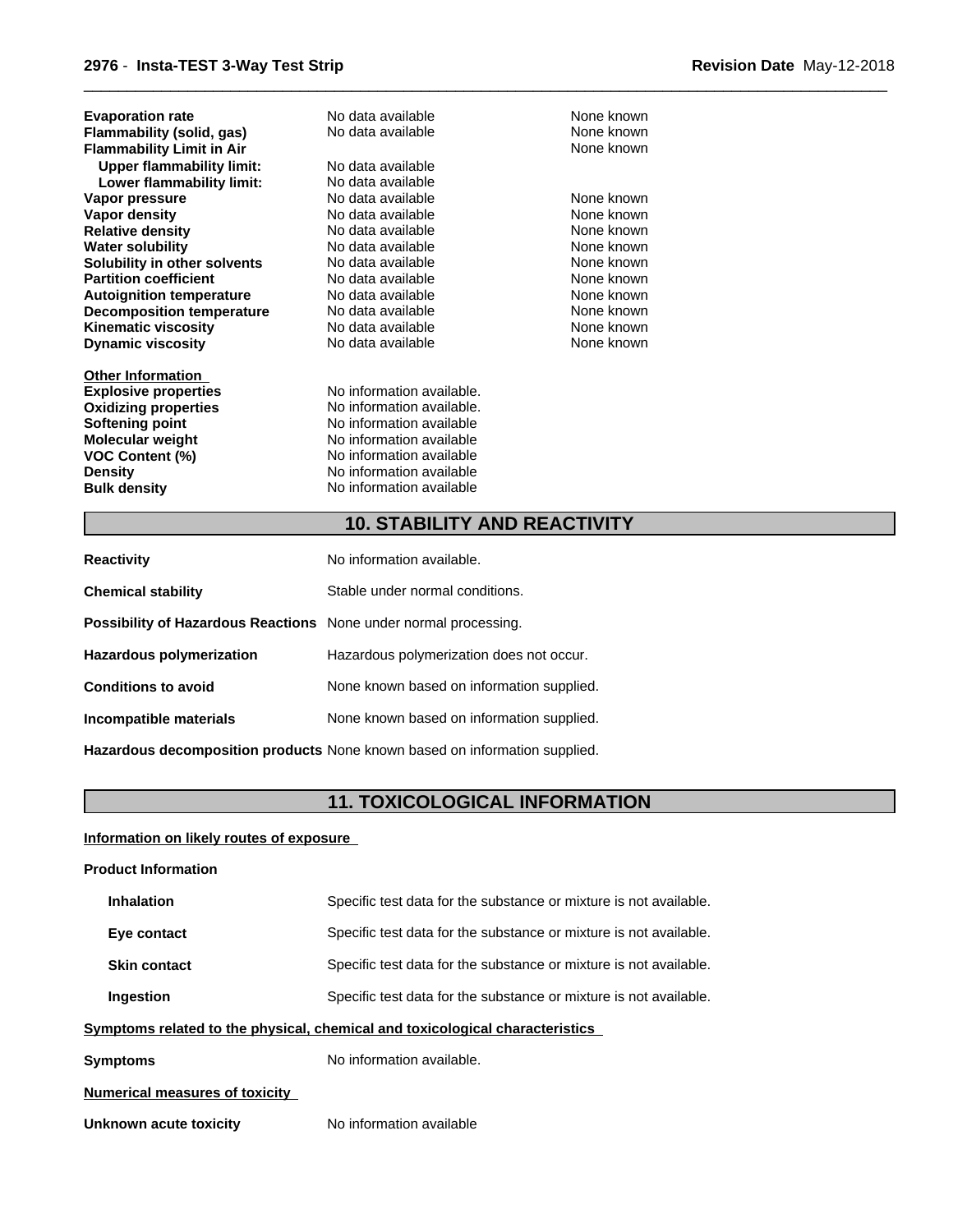### **Delayed and immediate effects as well as chronic effects from short and long-term exposure**

| <b>Skin corrosion/irritation</b>         | No information available. |
|------------------------------------------|---------------------------|
| Serious eye damage/eye irritation        | No information available. |
| <b>Respiratory or skin sensitization</b> | No information available. |
| Germ cell mutagenicity                   | No information available. |
| Carcinogenicity                          | No information available. |
| <b>Reproductive toxicity</b>             | No information available. |
| <b>STOT - single exposure</b>            | No information available. |
| <b>STOT - repeated exposure</b>          | No information available. |
| <b>Aspiration hazard</b>                 | No information available. |

# **12. ECOLOGICAL INFORMATION**

 $\overline{\phantom{a}}$  ,  $\overline{\phantom{a}}$  ,  $\overline{\phantom{a}}$  ,  $\overline{\phantom{a}}$  ,  $\overline{\phantom{a}}$  ,  $\overline{\phantom{a}}$  ,  $\overline{\phantom{a}}$  ,  $\overline{\phantom{a}}$  ,  $\overline{\phantom{a}}$  ,  $\overline{\phantom{a}}$  ,  $\overline{\phantom{a}}$  ,  $\overline{\phantom{a}}$  ,  $\overline{\phantom{a}}$  ,  $\overline{\phantom{a}}$  ,  $\overline{\phantom{a}}$  ,  $\overline{\phantom{a}}$ 

| <b>Ecotoxicity</b>                  | The environmental impact of this product has not been fully investigated. |
|-------------------------------------|---------------------------------------------------------------------------|
| Persistence and degradability       | No information available.                                                 |
| <b>Bioaccumulation/Accumulation</b> | No information available.                                                 |
| Other adverse effects               | No information available.                                                 |

# **13. DISPOSAL CONSIDERATIONS**

| Waste treatment methods                |                                                                                                                    |
|----------------------------------------|--------------------------------------------------------------------------------------------------------------------|
| Waste from residues/unused<br>products | Dispose of in accordance with local regulations. Dispose of waste in accordance with<br>environmental legislation. |
| Contaminated packaging                 | Do not reuse empty containers.                                                                                     |

# **14. TRANSPORT INFORMATION**

| <b>TDG</b>      | Not regulated |
|-----------------|---------------|
| <b>MEX</b>      | Not regulated |
| <u>ICAO</u>     | Not regulated |
| <b>IATA</b>     | Not regulated |
| <b>IMDG/IMO</b> | Not regulated |
| <u>RID</u>      | Not regulated |
| <b>ADR</b>      | Not regulated |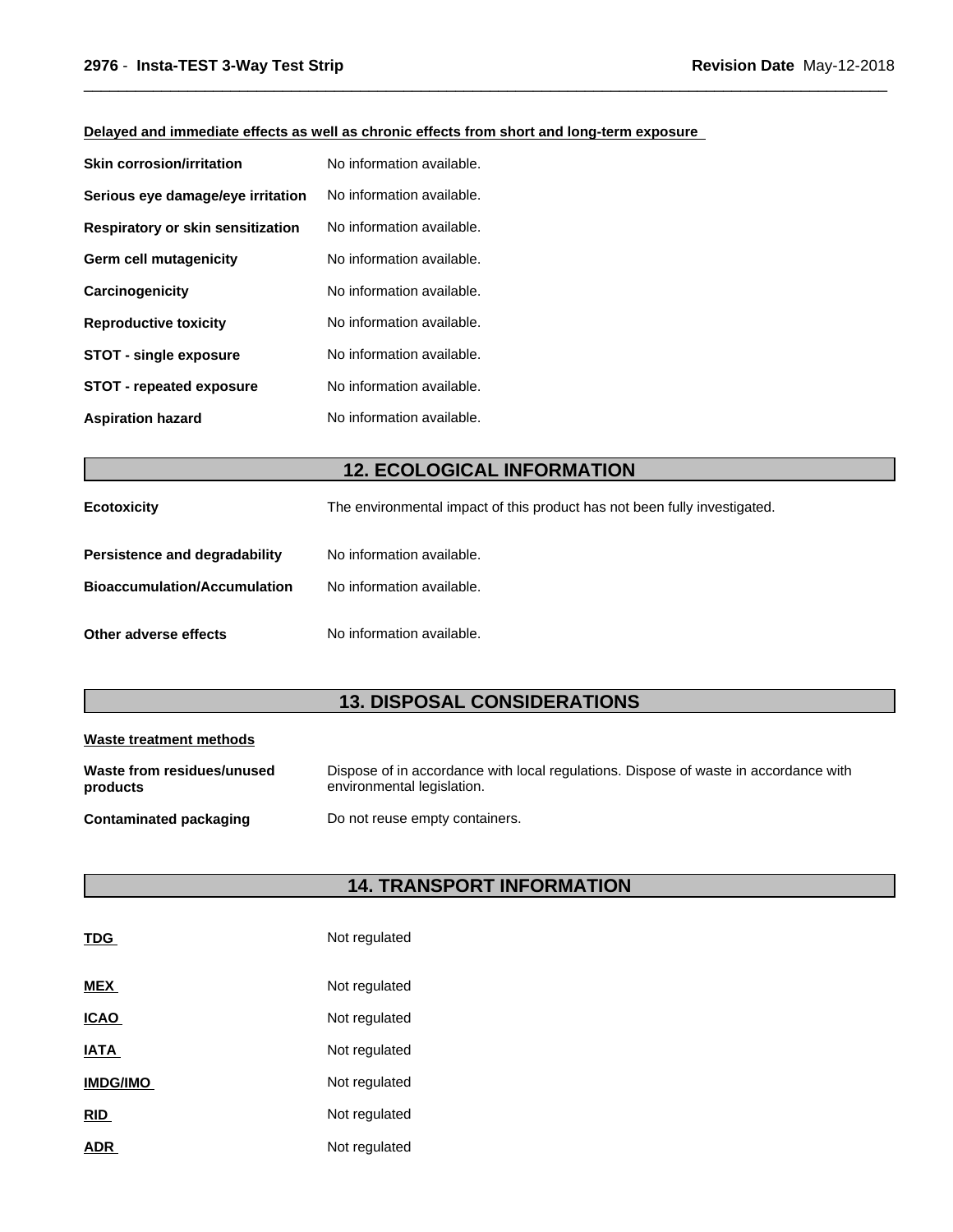**ADN** Not regulated

#### **15. REGULATORY INFORMATION**

 $\overline{\phantom{a}}$  ,  $\overline{\phantom{a}}$  ,  $\overline{\phantom{a}}$  ,  $\overline{\phantom{a}}$  ,  $\overline{\phantom{a}}$  ,  $\overline{\phantom{a}}$  ,  $\overline{\phantom{a}}$  ,  $\overline{\phantom{a}}$  ,  $\overline{\phantom{a}}$  ,  $\overline{\phantom{a}}$  ,  $\overline{\phantom{a}}$  ,  $\overline{\phantom{a}}$  ,  $\overline{\phantom{a}}$  ,  $\overline{\phantom{a}}$  ,  $\overline{\phantom{a}}$  ,  $\overline{\phantom{a}}$ 

**Safety, health and environmental regulations/legislation specific for the substance or mixture**

| <b>International Regulations</b>                                              |                             |
|-------------------------------------------------------------------------------|-----------------------------|
| The Montreal Protocol on<br><b>Substances that Deplete the Ozone</b><br>Layer | None known                  |
| The Stockholm Convention on<br><b>Persistent Organic Pollutants</b>           | None known                  |
| <b>The Rotterdam Convention</b>                                               | None known                  |
| <b>International Inventories</b>                                              |                             |
|                                                                               |                             |
| TSCA                                                                          | Complies                    |
| <b>DSL/NDSL</b>                                                               | Complies                    |
| <b>EINECS/ELINCS</b>                                                          | Complies                    |
| <b>ENCS</b>                                                                   | Complies                    |
| <b>IECSC</b>                                                                  | Complies                    |
| <b>KECL</b>                                                                   | Complies                    |
| <b>PICCS</b><br>AICS                                                          | Complies<br>Does not comply |

**Legend:**

**TSCA** - United States Toxic Substances Control Act Section 8(b) Inventory **DSL/NDSL** - Canadian Domestic Substances List/Non-Domestic Substances List **EINECS/ELINCS** - European Inventory of Existing Chemical Substances/European List of Notified Chemical Substances **ENCS** - Japan Existing and New Chemical Substances **IECSC** - China Inventory of Existing Chemical Substances **KECL** - Korean Existing and Evaluated Chemical Substances **PICCS** - Philippines Inventory of Chemicals and Chemical Substances

**AICS** - Australian Inventory of Chemical Substances

### **16. OTHER INFORMATION**

| <b>NFPA</b>                               | Health hazards 0                                                                                                  | <b>Flammability 0</b>          | Instability 0      | <b>Physical and chemical</b>          |
|-------------------------------------------|-------------------------------------------------------------------------------------------------------------------|--------------------------------|--------------------|---------------------------------------|
| HMIS                                      | Health hazards 0                                                                                                  | <b>Flammability 0</b>          | Physical hazards 0 | properties -<br>Personal protection X |
| <b>Legend</b><br><b>TWA</b><br>Ceiling    | <b>Section 8: EXPOSURE CONTROLS AND PERSONAL PROTECTION</b><br>TWA (time-weighted average)<br>Maximum limit value | <b>STEL</b><br>$\star$         | Skin designation   | STEL (Short Term Exposure Limit)      |
| <b>Prepared by</b>                        |                                                                                                                   | Regulatory Affairs Department. |                    |                                       |
| <b>Issuing Date</b>                       | Jan-11-2017                                                                                                       |                                |                    |                                       |
| <b>Revision Date</b>                      | May-12-2018                                                                                                       |                                |                    |                                       |
| <b>Revision note</b><br><b>Disclaimer</b> | Initial Release.                                                                                                  |                                |                    |                                       |

The information provided in this Safety Data Sheet was prepared to the best of our knowledge, data and belief as of the date of its publication. The information given is designed only as a guidance for safe handling, use, processing, storage, transportation, and disposal of the product as it relates to properly trained personnel, and is not intended to be comprehensive. It is not to be considered a warranty or quality specification. Users are advised to exercise their own judgment to determine safety, safe handling, use, processing, storage, transportation, and disposal. The information relates only to the specific material designated and may not be valid for such material used in combination with any other materials or in any process, unless specified in the text.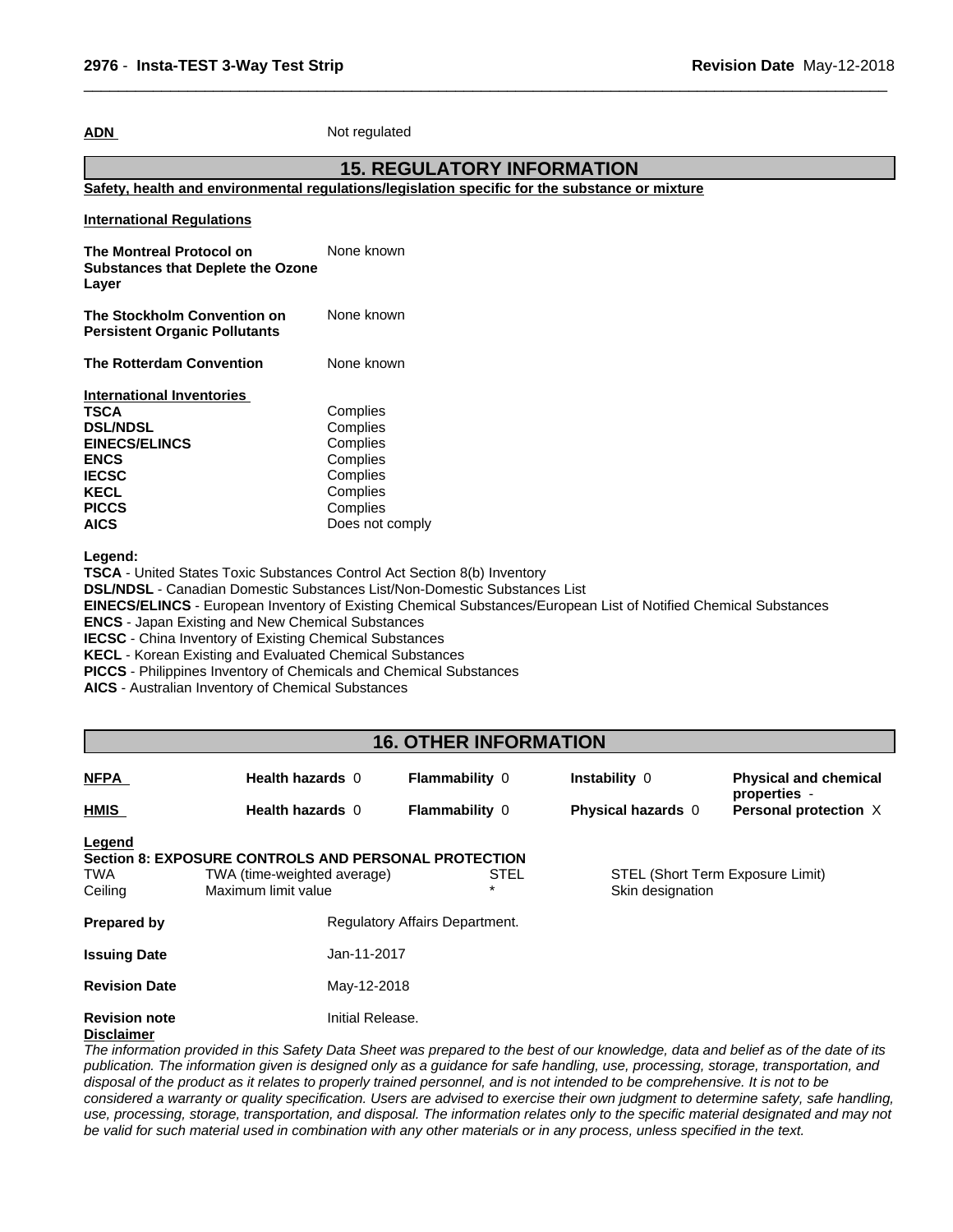**End of Safety Data Sheet**

 $\overline{\phantom{a}}$  ,  $\overline{\phantom{a}}$  ,  $\overline{\phantom{a}}$  ,  $\overline{\phantom{a}}$  ,  $\overline{\phantom{a}}$  ,  $\overline{\phantom{a}}$  ,  $\overline{\phantom{a}}$  ,  $\overline{\phantom{a}}$  ,  $\overline{\phantom{a}}$  ,  $\overline{\phantom{a}}$  ,  $\overline{\phantom{a}}$  ,  $\overline{\phantom{a}}$  ,  $\overline{\phantom{a}}$  ,  $\overline{\phantom{a}}$  ,  $\overline{\phantom{a}}$  ,  $\overline{\phantom{a}}$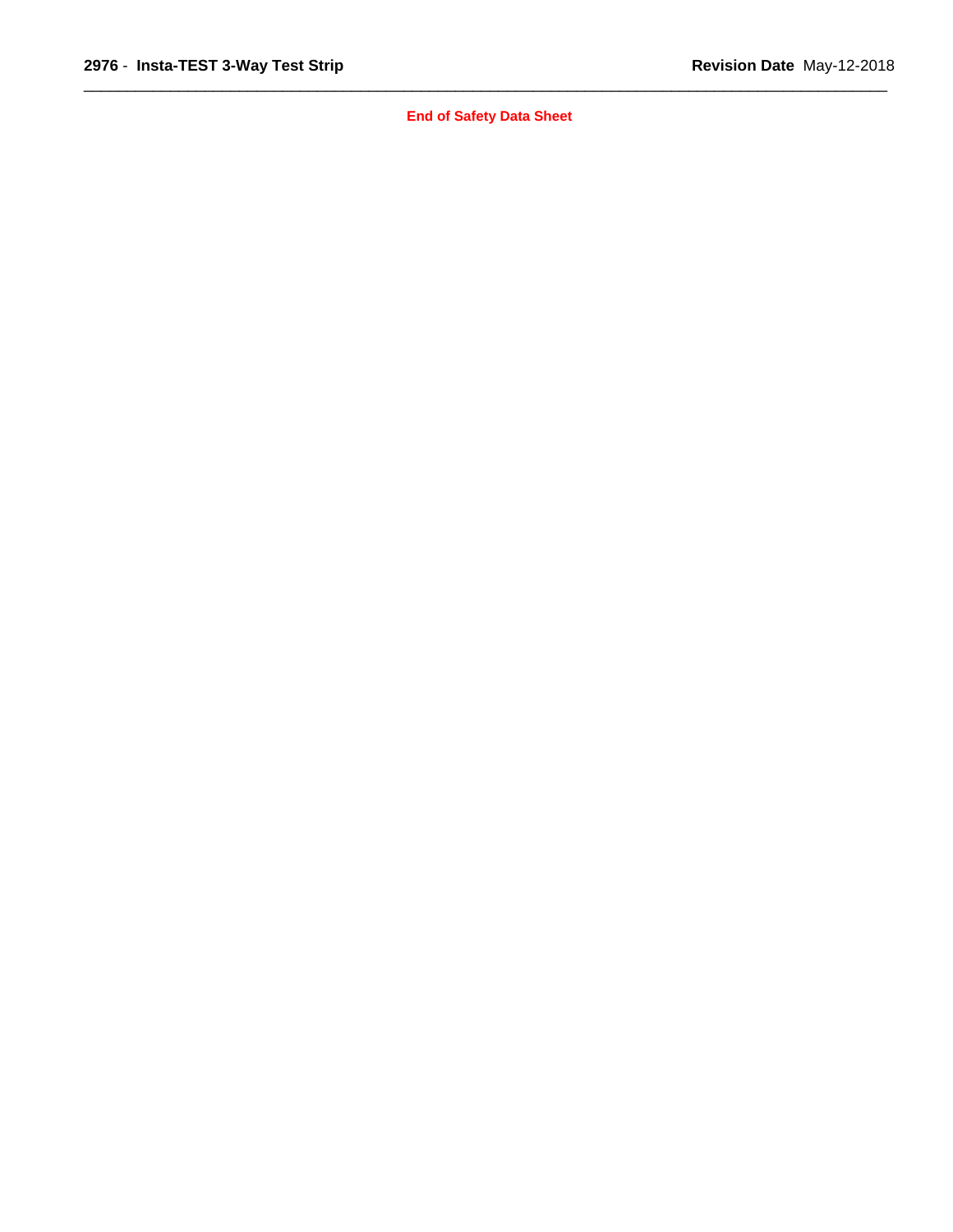

# **Fiche de données de sécurité**

**Date d'émission** 11/01/2017 **Date de révision** 12/05/2018 **Numéro de révision** 1

| <b>1. IDENTIFICATION</b>              |                                                                                                                                      |  |
|---------------------------------------|--------------------------------------------------------------------------------------------------------------------------------------|--|
| Identificateur de produit             |                                                                                                                                      |  |
| Nom du produit                        | Insta-TEST 3-Way Test Strip                                                                                                          |  |
| <b>Autres moyens d'identification</b> |                                                                                                                                      |  |
| <b>Codes produit</b>                  | 2976                                                                                                                                 |  |
|                                       |                                                                                                                                      |  |
| <b>Synonymes</b>                      | Aucun(e)                                                                                                                             |  |
|                                       | Utilisation recommandée du produit chimique et restrictions d'utilisation                                                            |  |
| Utilisation recommandée               | Industrial (not for food or food contact use) Utilisation en recherche uniquement Utilisation<br>comme réactif de laboratoire        |  |
| Limitations relatives à l'utilisation | Aucune information disponible                                                                                                        |  |
|                                       | Renseignements concernant le fournisseur de la fiche de données de sécurité                                                          |  |
|                                       | Adresse du fabricant<br>LaMotte Company, Inc.<br>802 Washington Avenue<br>P.O. Box 329<br>Chestertown, MD 21620 USA<br>T410-778-3100 |  |

#### **Numéro d'appel d'urgence**

(CHEM-TEL):USA, Canada, Puerto Rico 1-800-255-3924 Outside North American Continent (Call collect) 813-248-0585

F 410-778-9748

# **2. IDENTIFICATION DES DANGERS**

#### **Classification**

Non classé

**Éléments d'étiquetage** 

#### **Mentions de danger**

Non classé.

.

Conseils de prudence Prévention: Ne pas manipuler avant d'avoir lu et compris toutes les précautions de sécurité. Maintenir le récipient fermé de manière étanche. Conserver hors de la portée des enfants.

Intervention: EN CAS d'exposition prouvée ou suspectée: consulter un médecin. EN CAS DE CONTACT AVEC LES YEUX: rincer avec précaution à l'eau pendant plusieurs minutes. Enlever les lentilles de contact si la victime en porte et si elles peuvent

 $\overline{\phantom{a}}$  ,  $\overline{\phantom{a}}$  ,  $\overline{\phantom{a}}$  ,  $\overline{\phantom{a}}$  ,  $\overline{\phantom{a}}$  ,  $\overline{\phantom{a}}$  ,  $\overline{\phantom{a}}$  ,  $\overline{\phantom{a}}$  ,  $\overline{\phantom{a}}$  ,  $\overline{\phantom{a}}$  ,  $\overline{\phantom{a}}$  ,  $\overline{\phantom{a}}$  ,  $\overline{\phantom{a}}$  ,  $\overline{\phantom{a}}$  ,  $\overline{\phantom{a}}$  ,  $\overline{\phantom{a}}$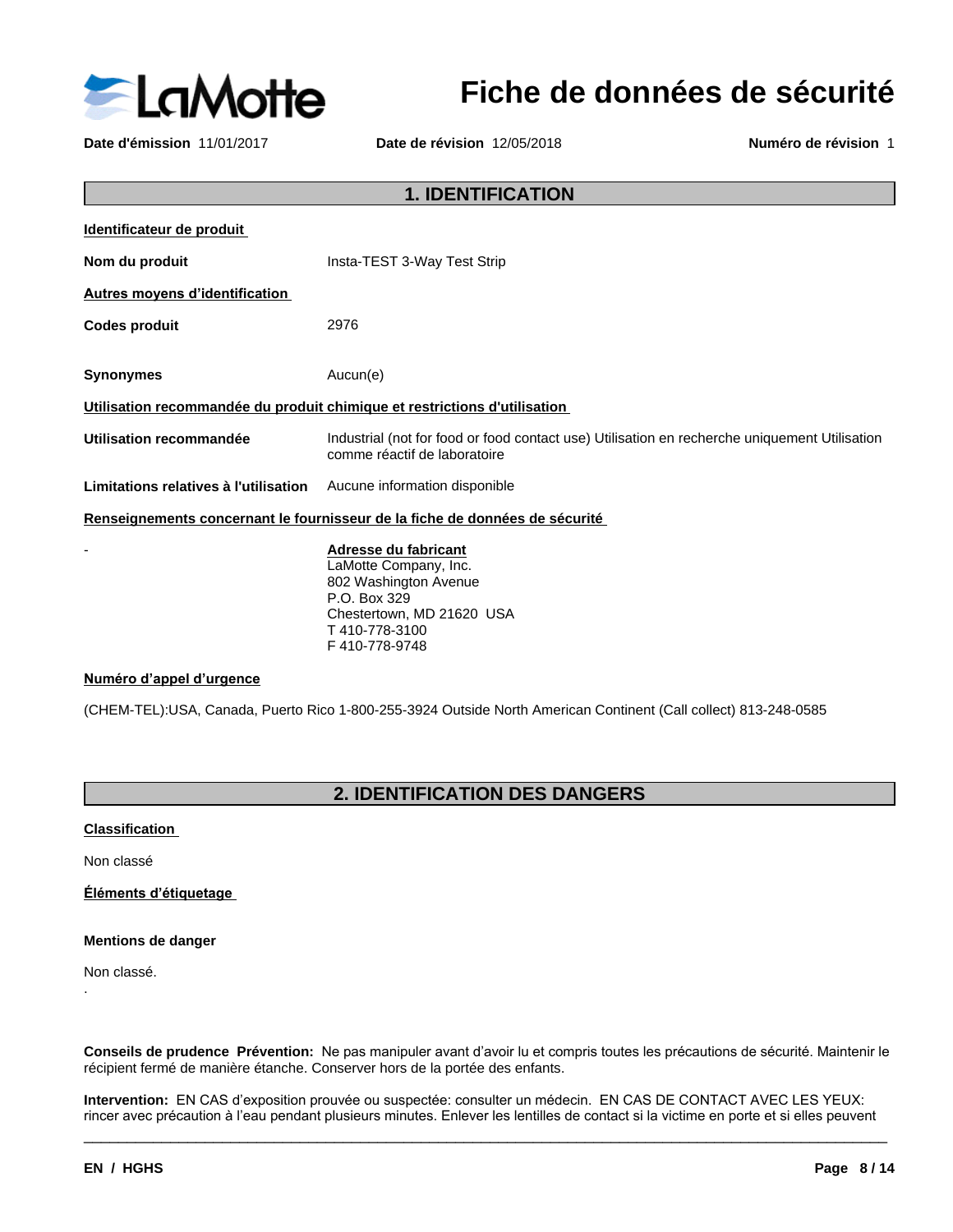être facilement enlevées. Continuer à rincer. EN CAS DE CONTACT AVEC LA PEAU: laver abondamment à l'eau et au savon. Enlever les vêtements contaminés et les laver avant réutilisation. EN CAS D'INHALATION : transporter la personne à l'extérieur et la maintenir dans une position où elle peut confortablement respirer. EN CAS D'INGESTION: Boire 1 ou 2 verres d'eau.

 $\overline{\phantom{a}}$  ,  $\overline{\phantom{a}}$  ,  $\overline{\phantom{a}}$  ,  $\overline{\phantom{a}}$  ,  $\overline{\phantom{a}}$  ,  $\overline{\phantom{a}}$  ,  $\overline{\phantom{a}}$  ,  $\overline{\phantom{a}}$  ,  $\overline{\phantom{a}}$  ,  $\overline{\phantom{a}}$  ,  $\overline{\phantom{a}}$  ,  $\overline{\phantom{a}}$  ,  $\overline{\phantom{a}}$  ,  $\overline{\phantom{a}}$  ,  $\overline{\phantom{a}}$  ,  $\overline{\phantom{a}}$ 

#### **Autres informations**

### **3. COMPOSITION/INFORMATIONS SUR LES COMPOSANTS**

#### **Substance**

Sans objet.

#### **Mélange**

Le produit ne contient aucune substance considérée comme dangereuse pour la santé à la concentration considérée

This product is a 'manufactured article' and excluded from supplier requirements per HPR and HPA paragraph 12(i).

### **4. PREMIERS SECOURS**

#### **4.1. Description des premiers secours**

| <b>Inhalation</b>                                 | Transporter la victime à l'air frais.                                                                      |  |
|---------------------------------------------------|------------------------------------------------------------------------------------------------------------|--|
| <b>Contact oculaire</b>                           | Rincer abondamment à l'eau pendant au moins 15 minutes en écartant les paupières.<br>Consulter un médecin. |  |
| Contact avec la peau                              | Laver la peau avec de l'eau et du savon.                                                                   |  |
| Ingestion                                         | Nettoyer la bouche à l'eau puis boire une grande quantité d'eau.                                           |  |
| Principaux symptômes et effets, aigus et différés |                                                                                                            |  |
|                                                   |                                                                                                            |  |

**Symptômes** Aucune information disponible.

**Indication des éventuels soins médicaux immédiats et traitements particuliers nécessaires**

**Note au médecin** Traiter les symptômes.

### **5. MESURES DE LUTTE CONTRE L'INCENDIE**

| Moyens d'extinction appropriés                                                | Prendre des mesures d'extinction adaptées aux conditions locales et à l'environnement<br>avoisinant.                                                                                                                                                                                                 |
|-------------------------------------------------------------------------------|------------------------------------------------------------------------------------------------------------------------------------------------------------------------------------------------------------------------------------------------------------------------------------------------------|
| Dangers spécifiques dus au produit Aucune information disponible.<br>chimique |                                                                                                                                                                                                                                                                                                      |
| Données d'explosion<br>Sensibilité aux chocs<br>mécaniques                    | Aucun(e).                                                                                                                                                                                                                                                                                            |
| Sensibilité aux décharges<br>statiques                                        | Aucun(e).                                                                                                                                                                                                                                                                                            |
| Tout équipement de protection<br>la lutte contre le feu                       | Utiliser un équipement de protection individuelle. Comme lors de tout incendie, porter un<br>spécial pour le personnel préposé à appareil respiratoire autonome en mode de demande de pression, conforme aux normes<br>MSHA/NIOSH (homologué ou équivalent) et un équipement de protection intégral. |

MSHA/NIOSH (homologué ou équivalent) et un équipement de protection intégral.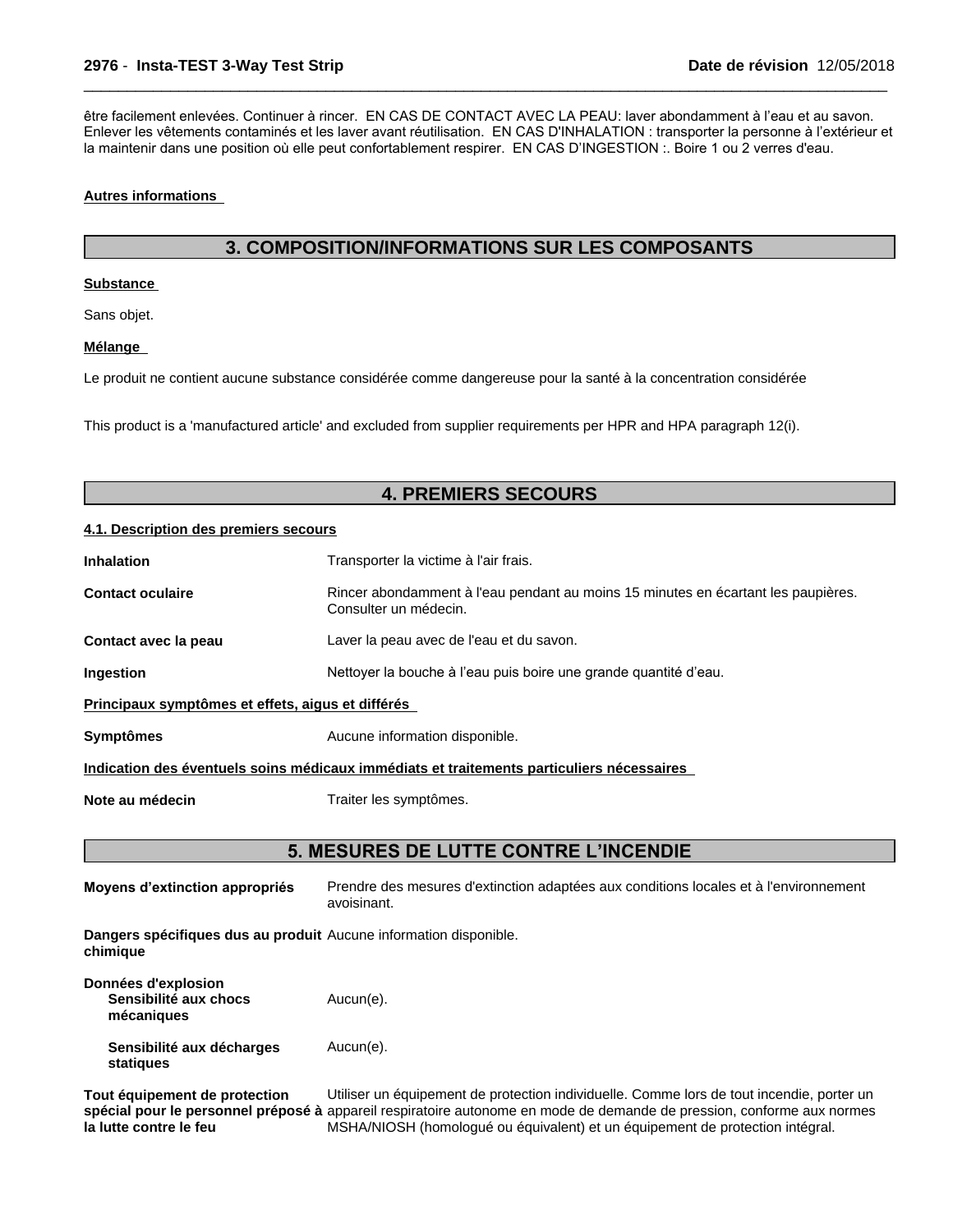### **6. MESURES À PRENDRE EN CAS DE DISPERSION ACCIDENTELLE**

 $\overline{\phantom{a}}$  ,  $\overline{\phantom{a}}$  ,  $\overline{\phantom{a}}$  ,  $\overline{\phantom{a}}$  ,  $\overline{\phantom{a}}$  ,  $\overline{\phantom{a}}$  ,  $\overline{\phantom{a}}$  ,  $\overline{\phantom{a}}$  ,  $\overline{\phantom{a}}$  ,  $\overline{\phantom{a}}$  ,  $\overline{\phantom{a}}$  ,  $\overline{\phantom{a}}$  ,  $\overline{\phantom{a}}$  ,  $\overline{\phantom{a}}$  ,  $\overline{\phantom{a}}$  ,  $\overline{\phantom{a}}$ 

Précautions individuelles, équipement de protection et procédures d'urgence

**Précautions individuelles** Mettre en place une ventilation adaptée.

**Méthodes et matérielde confinement et de nettoyage**

**Méthodes de confinement** Endiguer la fuite ou le déversement sicela peut être fait sans danger.

**Méthodes de nettoyage** Ramasser et transférer dans des récipients correctement étiquetés.

### **7. MANIPULATION ET STOCKAGE**

#### **Précautions à prendre pour une manipulation sans danger**

|--|

#### Conditions d'un stockage sûr, y compris d'éventuelles incompatibilités

**Conditions de conservation** Conserver les récipients bien fermés, au sec et dans un endroit frais et bien ventilé.

### **8.CONTRÔLEDEL'EXPOSITION/PROTECTIONINDIVIDUELLE**

#### **Paramètres de contrôle**

| <b>Limites d'exposition</b> | Ce produit tel qu'expédié ne contient pas de matière dangereuse dont les limites             |
|-----------------------------|----------------------------------------------------------------------------------------------|
|                             | d'exposition professionnelle auraient été établies par les organismes réglementaires locaux. |

#### **Contrôles techniques appropriés**

| <b>Contrôles techniques</b>                 | <b>Douches</b><br>Rince-oeils<br>Systèmes de ventilation.                                                                                                                                                                            |
|---------------------------------------------|--------------------------------------------------------------------------------------------------------------------------------------------------------------------------------------------------------------------------------------|
|                                             | Mesures de protection individuelle, telles que les équipements de protection individuelle                                                                                                                                            |
| Protection des yeux/du visage               | Aucun équipement de protection spécifique exigé.                                                                                                                                                                                     |
| Protection de la peau et du corps           | Aucun équipement de protection spécifique exigé.                                                                                                                                                                                     |
| <b>Protection respiratoire</b>              | Aucun équipement de protection n'est nécessaire dans les conditions normales d'utilisation.<br>En cas de dépassement des limites d'exposition ou en cas d'irritation, une ventilation et une<br>évacuation peuvent être nécessaires. |
| Remarques générales en matière<br>d'hygiène | Manipuler conformément aux bonnes pratiques industrielles d'hygiène et de sécurité.                                                                                                                                                  |

### **9. PROPRIÉTÉS PHYSIQUES ET CHIMIQUES**

**Informations sur les propriétés physiques et chimiques essentielles État physique** Papier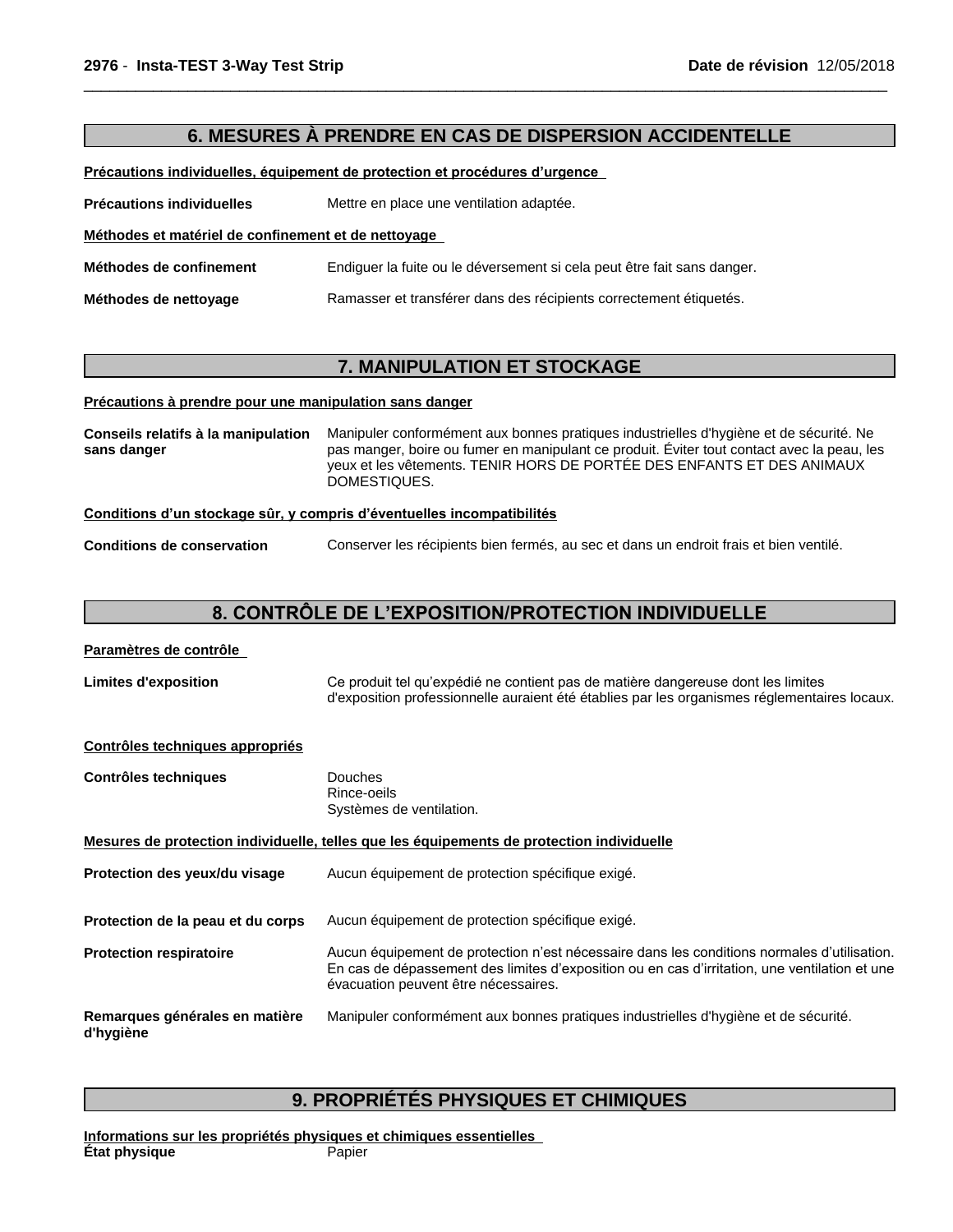Aspect **Calculation** Crème

|  |  | Date de révision 12/05/2018 |
|--|--|-----------------------------|
|--|--|-----------------------------|

| Couleur                                                     | Aucune information disponible  |                     |  |  |
|-------------------------------------------------------------|--------------------------------|---------------------|--|--|
| Odeur                                                       | Inodore                        |                     |  |  |
| Seuil olfactif                                              | Aucune information disponible  |                     |  |  |
| Propriété                                                   | <b>Valeurs</b>                 | Remarques • Méthode |  |  |
| pН                                                          | Aucune donnée disponible       | Aucun(e) connu(e)   |  |  |
| Point de fusion / point de                                  | Aucune donnée disponible       | Aucun(e) connu(e)   |  |  |
| congélation                                                 |                                |                     |  |  |
| Point / intervalle d'ébullition                             | Aucune donnée disponible       | Aucun(e) connu(e)   |  |  |
| Point d'éclair                                              | Aucune donnée disponible       | Aucun(e) connu(e)   |  |  |
| Taux d'évaporation                                          | Aucune donnée disponible       | Aucun(e) connu(e)   |  |  |
| Inflammabilité (solide, gaz)                                | Aucune donnée disponible       | Aucun(e) connu(e)   |  |  |
| Limites d'inflammabilité dans l'air                         |                                | $Aucun(e)$ connu(e) |  |  |
| Limite supérieure                                           | Aucune donnée disponible       |                     |  |  |
| d'inflammabilité:                                           |                                |                     |  |  |
| Limite inférieure d'inflammabilité Aucune donnée disponible |                                |                     |  |  |
| Pression de vapeur                                          | Aucune donnée disponible       | Aucun(e) connu(e)   |  |  |
| Densité de vapeur                                           | Aucune donnée disponible       | Aucun(e) connu(e)   |  |  |
| Densité relative                                            | Aucune donnée disponible       | Aucun(e) connu(e)   |  |  |
| Hydrosolubilité                                             | Aucune donnée disponible       | Aucun(e) connu(e)   |  |  |
| Solubilité dans d'autres solvants                           | Aucune donnée disponible       | Aucun(e) connu(e)   |  |  |
| <b>Coefficient de partage</b>                               | Aucune donnée disponible       | Aucun(e) connu(e)   |  |  |
| Température d'auto-inflammabilité                           | Aucune donnée disponible       | $Aucun(e)$ connu(e) |  |  |
| Température de décomposition                                | Aucune donnée disponible       | Aucun(e) connu(e)   |  |  |
| Viscosité cinématique                                       | Aucune donnée disponible       | Aucun(e) connu(e)   |  |  |
| Viscosité dynamique                                         | Aucune donnée disponible       | $Aucun(e)$ connu(e) |  |  |
| Autres informations                                         |                                |                     |  |  |
| Propriétés explosives                                       | Aucune information disponible. |                     |  |  |

**Propriétés comburantes**<br> **Point de ramollissement**Aucune information disponible<br>
Aucune information disponible **Point de ramollissement** Aucune information disponible<br> **Masse molaire** Aucune information disponible **Masse molaire Aucune information disponible**<br> **Teneur en COV (%)** Aucune information disponible **Teneur en COV (%)**<br> **Aucune information disponible**<br> **Aucune information disponible Densité**<br> **Masse volumique apparente**<br>
Aucune information disponible<br> **Masse volumique apparente**<br>
Aucune information disponible

### **10. STABILITÉ ET RÉACTIVITÉ**

 $\overline{\phantom{a}}$  ,  $\overline{\phantom{a}}$  ,  $\overline{\phantom{a}}$  ,  $\overline{\phantom{a}}$  ,  $\overline{\phantom{a}}$  ,  $\overline{\phantom{a}}$  ,  $\overline{\phantom{a}}$  ,  $\overline{\phantom{a}}$  ,  $\overline{\phantom{a}}$  ,  $\overline{\phantom{a}}$  ,  $\overline{\phantom{a}}$  ,  $\overline{\phantom{a}}$  ,  $\overline{\phantom{a}}$  ,  $\overline{\phantom{a}}$  ,  $\overline{\phantom{a}}$  ,  $\overline{\phantom{a}}$ 

| <b>Réactivité</b>                       | Aucune information disponible.                           |
|-----------------------------------------|----------------------------------------------------------|
| Stabilité chimique                      | Stable dans les conditions normales.                     |
| Possibilité de réactions<br>dangereuses | Aucun(e) dans des conditions normales de transformation. |
| Polymérisation dangereuse               | Aucune polymérisation dangereuse ne se produit.          |
| Conditions à éviter                     | Aucun(e) connu(e) d'après les informations fournies.     |
| <b>Matières incompatibles</b>           | Aucun(e) connu(e) d'après les informations fournies.     |
| Produits de décomposition<br>dangereux  | Aucun(e) connu(e) d'après les informations fournies.     |

**Masse volumique apparente** Aucune information disponible

# **11. INFORMATIONS TOXICOLOGIQUES**

#### **Informations sur les voies d'exposition probables**

#### **Informations sur le produit**

Inhalation **Aucune donnée d'essai spécifique n'est disponible pour la substance ou le mélange.**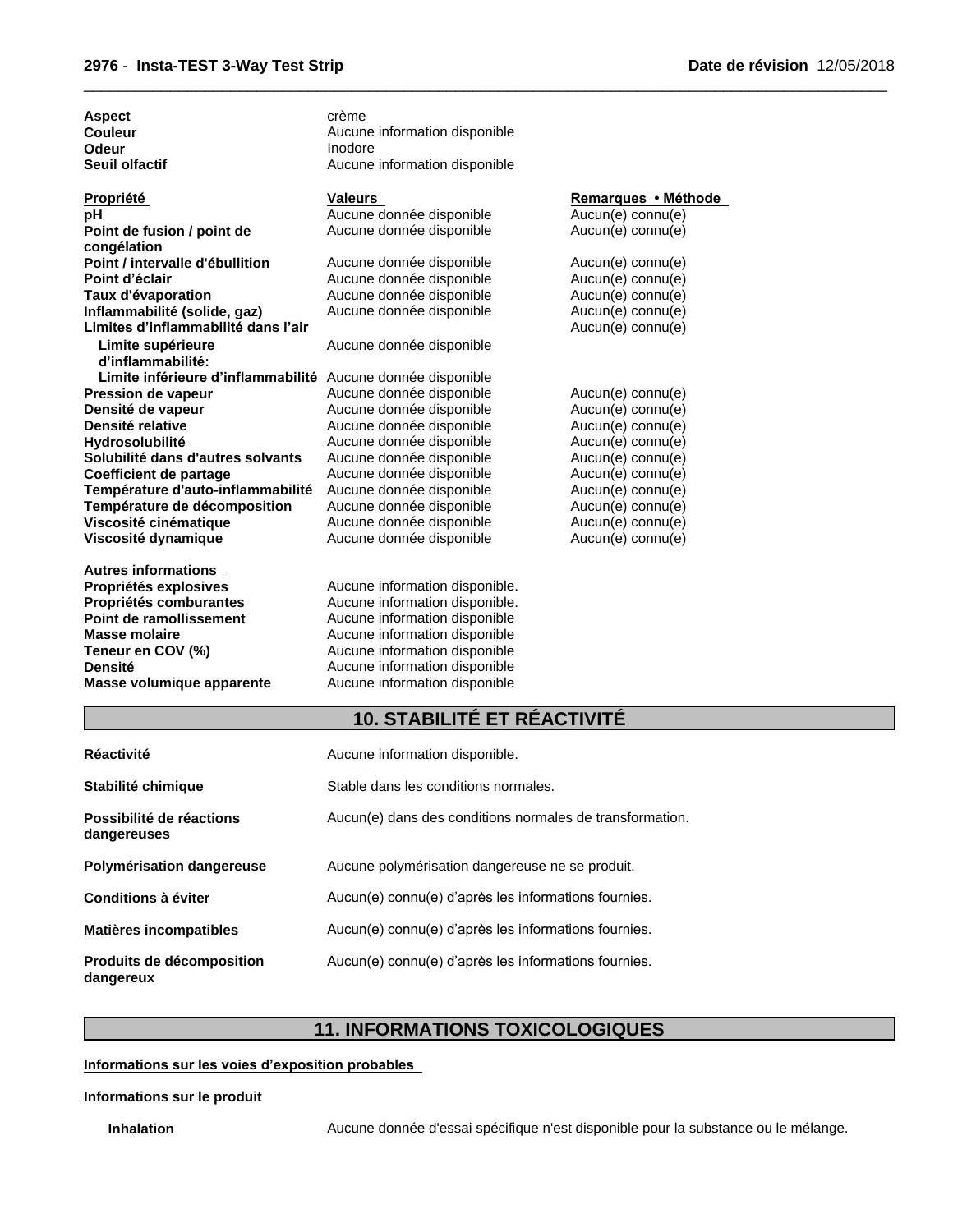| Aucune donnée d'essai spécifique n'est disponible pour la substance ou le mélange.               |  |  |  |
|--------------------------------------------------------------------------------------------------|--|--|--|
| Aucune donnée d'essai spécifique n'est disponible pour la substance ou le mélange.               |  |  |  |
| Aucune donnée d'essai spécifique n'est disponible pour la substance ou le mélange.               |  |  |  |
| Symptômes liés aux caractéristiques physiques, chimiques et toxicologiques                       |  |  |  |
| Aucune information disponible.                                                                   |  |  |  |
|                                                                                                  |  |  |  |
| Aucune information disponible                                                                    |  |  |  |
| Effets différés et immédiats, et effets chroniques d'une exposition de courte et de longue durée |  |  |  |
| Aucune information disponible.                                                                   |  |  |  |
| Lésions oculaires graves/irritation Aucune information disponible.                               |  |  |  |
| Aucune information disponible.                                                                   |  |  |  |
| Aucune information disponible.                                                                   |  |  |  |
| Aucune information disponible.                                                                   |  |  |  |
| Aucune information disponible.                                                                   |  |  |  |
| Aucune information disponible.                                                                   |  |  |  |
| Aucune information disponible.                                                                   |  |  |  |
| Aucune information disponible.                                                                   |  |  |  |
|                                                                                                  |  |  |  |

 $\overline{\phantom{a}}$  ,  $\overline{\phantom{a}}$  ,  $\overline{\phantom{a}}$  ,  $\overline{\phantom{a}}$  ,  $\overline{\phantom{a}}$  ,  $\overline{\phantom{a}}$  ,  $\overline{\phantom{a}}$  ,  $\overline{\phantom{a}}$  ,  $\overline{\phantom{a}}$  ,  $\overline{\phantom{a}}$  ,  $\overline{\phantom{a}}$  ,  $\overline{\phantom{a}}$  ,  $\overline{\phantom{a}}$  ,  $\overline{\phantom{a}}$  ,  $\overline{\phantom{a}}$  ,  $\overline{\phantom{a}}$ 

# **12. INFORMATIONS ÉCOLOGIQUES**

| Écotoxicité                                                         | L'impact de ce produit sur l'environnement n'a pas été entièrement étudié. |  |  |  |
|---------------------------------------------------------------------|----------------------------------------------------------------------------|--|--|--|
| Persistance et dégradabilité<br><b>Bioaccumulation/accumulation</b> | Aucune information disponible.<br>Aucune information disponible.           |  |  |  |
| Autres effets néfastes                                              | Aucune information disponible.                                             |  |  |  |

# **13.CONSIDÉRATIONSRELATIVESÀL'ÉLIMINATION**

### **Méthodes de traitement des déchets**

| Déchets de résidus/produits  | Éliminer conformément aux réglementations locales. Éliminer les déchets conformément |
|------------------------------|--------------------------------------------------------------------------------------|
| inutilisés                   | aux réglementations environnementales.                                               |
| <b>Emballages contaminés</b> | Ne pas réutiliser les récipients vides.                                              |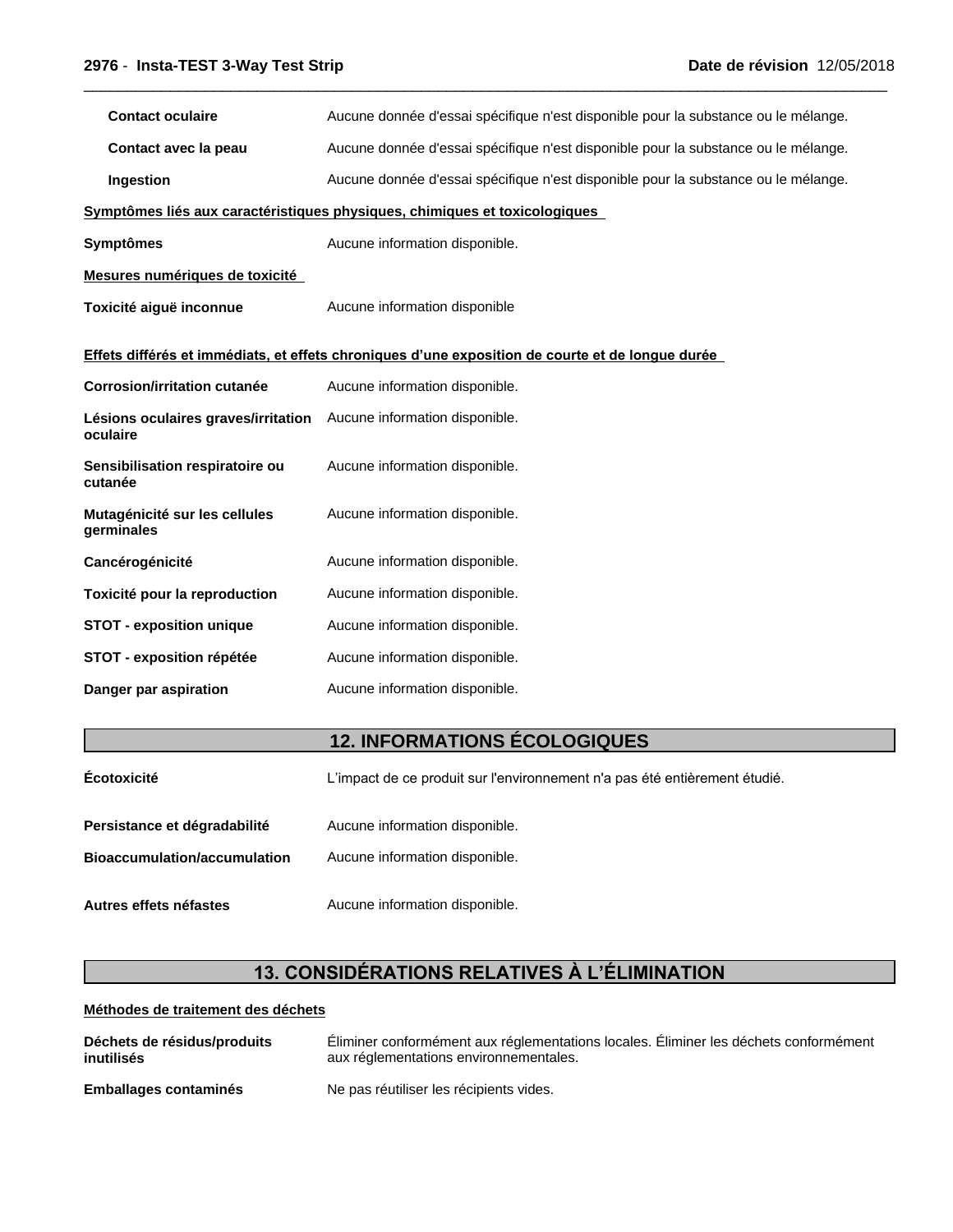### **14. INFORMATIONS RELATIVES AU TRANSPORT**

 $\overline{\phantom{a}}$  ,  $\overline{\phantom{a}}$  ,  $\overline{\phantom{a}}$  ,  $\overline{\phantom{a}}$  ,  $\overline{\phantom{a}}$  ,  $\overline{\phantom{a}}$  ,  $\overline{\phantom{a}}$  ,  $\overline{\phantom{a}}$  ,  $\overline{\phantom{a}}$  ,  $\overline{\phantom{a}}$  ,  $\overline{\phantom{a}}$  ,  $\overline{\phantom{a}}$  ,  $\overline{\phantom{a}}$  ,  $\overline{\phantom{a}}$  ,  $\overline{\phantom{a}}$  ,  $\overline{\phantom{a}}$ 

| <b>TMD</b>      | Non réglementé |
|-----------------|----------------|
| <b>MEX</b>      | Non réglementé |
| <b>OACI</b>     | Non réglementé |
| <b>IATA</b>     | Non réglementé |
| <b>IMDG/IMO</b> | Non réglementé |
| <b>RID</b>      | Non réglementé |
| <b>ADR</b>      | Non réglementé |
| <b>ADN</b>      | Non réglementé |

### **15. INFORMATIONS RELATIVES À LA RÉGLEMENTATION**

**Réglementations/législation particulières à la substance ou au mélange en matière de sécurité, de santé et d'environnement**

#### **Réglementations internationales**

**Le Protocole de Montréal relatif aux** Aucun(e) connu(e) **substances qui appauvrissent la** couche d'ozone

**La Convention de Stockholm sur les** Aucun(e) connu(e) **polluants organiques persistants**

**La Convention de Rotterdam** Aucun(e) connu(e)

| <b>Inventaires internationaux</b> |                    |  |
|-----------------------------------|--------------------|--|
| <b>TSCA</b>                       | Est conforme       |  |
| <b>DSL/NDSL</b>                   | Est conforme       |  |
| <b>EINECS/ELINCS</b>              | Est conforme       |  |
| <b>ENCS</b>                       | Est conforme       |  |
| <b>IECSC</b>                      | Est conforme       |  |
| <b>KECL</b>                       | Est conforme       |  |
| <b>PICCS</b>                      | Est conforme       |  |
| <b>AICS (Australie)</b>           | N'est pas conforme |  |

**Légende :**

**TSCA** - Loi des États-Unis sur le contrôle des substances toxiques, section 8(b), inventaire

**DSL/NDSL** - Liste canadienne des substances domestiques/Liste canadienne des substances non domestiques

**EINECS/ELINCS** - Inventaire européen des substances chimiques commercialisées existantes /Liste européenne des substances chimiques modifiées

**ENCS** - Liste japonaise des substances chimiques existantes et nouvelles

**IECSC** - Inventaire chinois des substances chimiques existantes

**KECL** - Liste coréenne des substances chimiques existantes et évaluées

**PICCS** - Inventaire philippin des substances et produits chimiques

**AICS** - Inventaire australien des substances chimiques (Australian Inventory of Chemical Substances)

### **16. AUTRES INFORMATIONS**

| <b>NFPA</b> | Dangers pour la santé | Inflammabilité 0 | Instabilité 0       | Propriétés physiques et<br>chimiques - |
|-------------|-----------------------|------------------|---------------------|----------------------------------------|
| <b>HMIS</b> | Dangers pour la santé | Inflammabilité 0 | Dangers physiques 0 | <b>Protection individuelle</b>         |